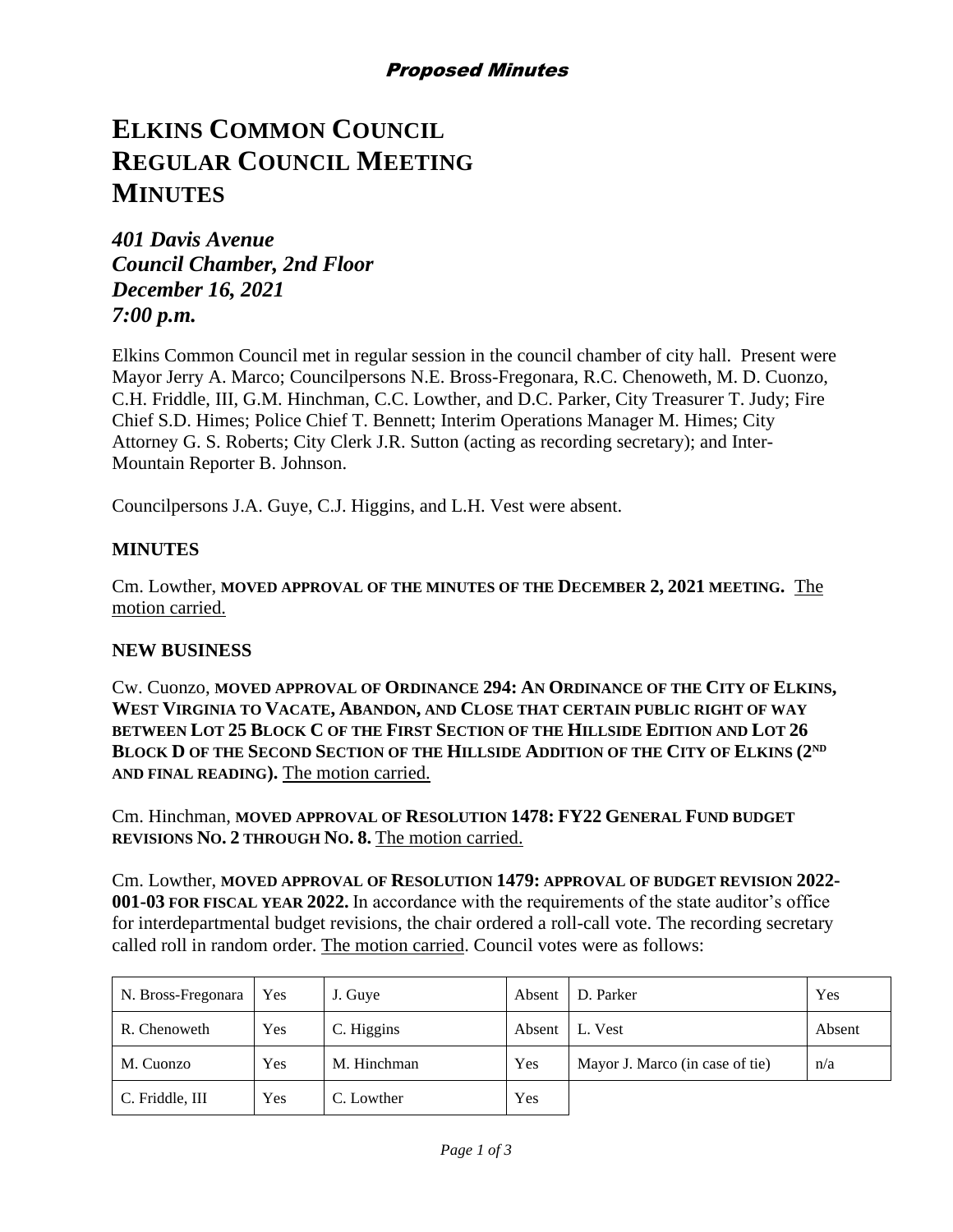## Proposed Minutes

Cw. Cuonzo, **MOVED APPROVAL OF RESOLUTION 1480: FY22 SANITATION FUND BUDGET REVISION NO. 1.** The motion carried.

Cm. Chenoweth, **MOVED APPROVAL OF RESOLUTION 1481: APPROVAL OF BUDGET REVISION 2022-002-02 FOR FISCAL YEAR 2022.** In accordance with the requirements of the state auditor's office for interdepartmental budget revisions, the chair ordered a roll-call vote. The recording secretary called roll in random order. The motion carried. Council votes were as follows:

| N. Bross-Fregonara | <b>Yes</b> | J. Guye     | Absent | D. Parker                       | Yes    |
|--------------------|------------|-------------|--------|---------------------------------|--------|
| R. Chenoweth       | Yes        | C. Higgins  | Absent | L. Vest                         | Absent |
| M. Cuonzo          | Yes        | M. Hinchman | Yes    | Mayor J. Marco (in case of tie) | n/a    |
| C. Friddle, III    | Yes        | C. Lowther  | Yes    |                                 |        |

Cm. Hinchman, **MOVED APPROVAL OF RESOLUTION 1482: AUTHORIZATION OF EMPLOYEE STIPEND FOR FISCAL YEAR 2022.** The motion carried.

Cw. Bross-Fregonara, **MOVED APPROVAL OF RESOLUTION 1483: AMENDING THE CITY OF ELKINS PERSONNEL POLICY CH. 10.A: HOLIDAYS.** The motion carried.

Cm. Friddle, **MOVED APPROVAL TO GRANT AN EXCEPTION TO CITY CODE CH. 152.061 LIMITING THE HEIGHT OF ALL BUILDINGS TO NO MORE THAN 150 FEET, UNDER THE AUTHORITY OF CITY CODE CH. 152.062(A), TO ALLOW THE CONSTRUCTION OF A TELECOMMUNICATIONS TOWER AT A MAXIMUM HEIGHT OF 199 FEET TO BE CONSTRUCTED BY THE APPELLANT.** The motion carried.

Cm. Friddle, **MOVED APPROVAL TO ENTER INTO EXECUTIVE SESSION FOR THE PURPOSE OF DISCUSSING A PERSONNEL MATTER RELATED TO RETROACTIVE COMPENSATION FOR TEMPORARY ASSIGNMENT.** The motion carried. Council entered executive session at 7:08 p.m. and returned at 7:27 p.m. The chair announced that no action was taken.

Cm. Chenoweth, **MOVED APPROVAL OF AMENDING RESOLUTION 1475: AMENDING THE CITY OF ELKINS PERSONNEL POLICY CH. 4.G: TEMPORARY ASSIGNMENT, FROM AN EFFECTIVE IMMEDIATELY TO EFFECTIVE AS OF JANUARY 1, 2021.** The motion carried.

Cm. Chenoweth, **MOVED APPROVAL OF COMPENSATING THE INTERIM OPERATIONS MANAGER FOR RETROACTIVE WAGES AS DETERMINED BY THE TREASURER AND UNDER THE ADVISEMENT OF THE CITY'S CONTRACTED HR FIRM, BY SEPARATE CHECK AS SOON AS POSSIBLE.** The motion carried.

Cm. Chenoweth, **MOVED APPROVAL OF COMPENSATING THE FIRE CHIEF FOR RETROACTIVE WAGES AS DETERMINED BY THE TREASURER AND UNDER THE ADVISEMENT OF THE CITY'S CONTRACTED HR FIRM, BY SEPARATE CHECK AS SOON AS POSSIBLE.** The motion carried.